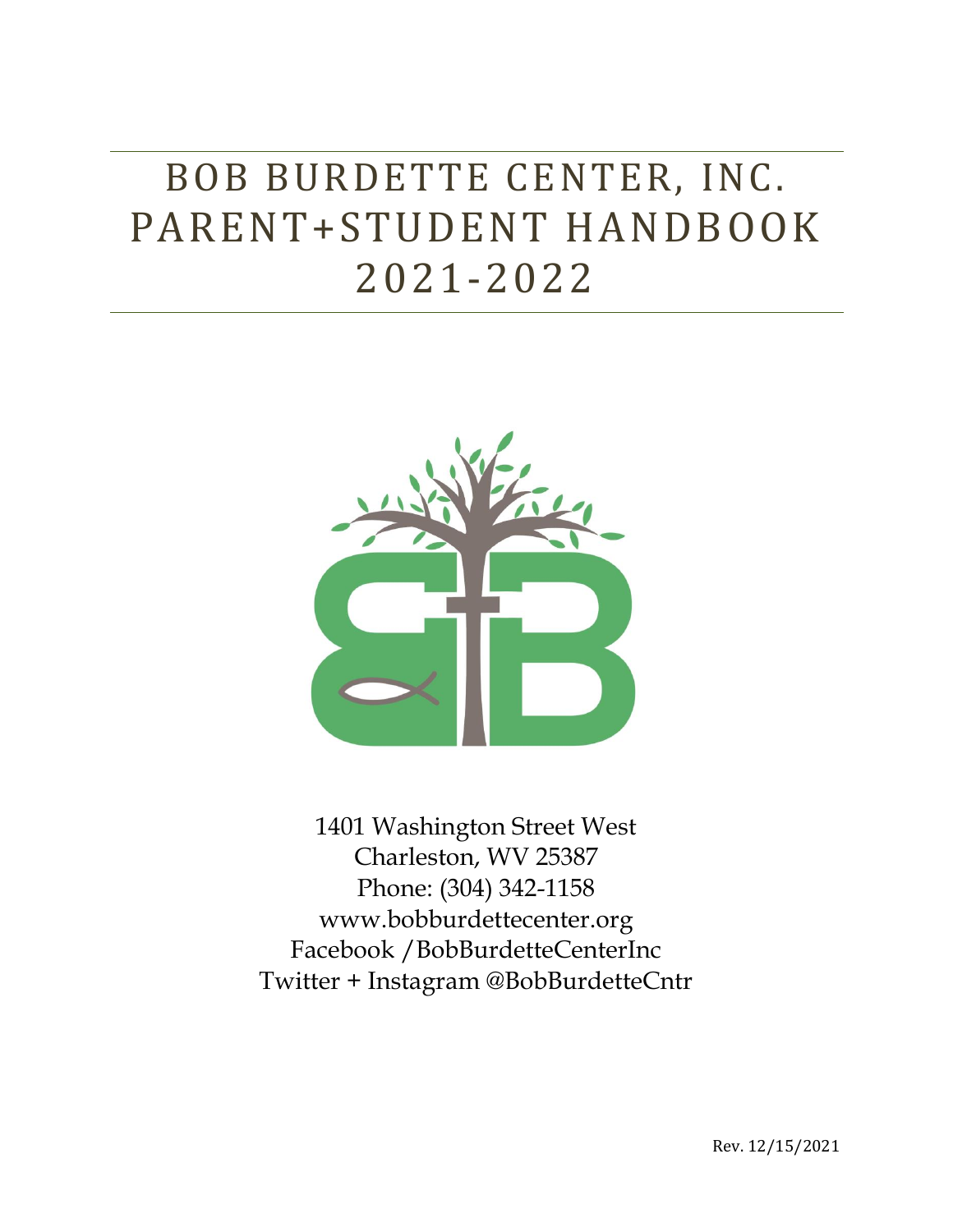## TABLE OF CONTENTS

| About the Bob Burdette Center                                     | $\mathbf{1}$   |
|-------------------------------------------------------------------|----------------|
| History of the Bob Burdette Center                                | $\mathbf{1}$   |
| <b>Mission Statement</b>                                          | 1              |
| 21st Century Community Learning Center                            | $\overline{2}$ |
| Goals & Objectives                                                | 3              |
| <b>Schools Served</b>                                             | 4              |
| <b>Sites</b>                                                      | $\overline{4}$ |
| Registration                                                      | 5              |
| Who Can Attend?                                                   | 5              |
| <b>Registration Guidelines</b>                                    | 5              |
| How to Register                                                   | 6              |
| <b>Mandatory Orientation</b>                                      | 6              |
| Program Information                                               | 7              |
| Program Guidelines                                                | 7              |
| <b>Walker Policy</b>                                              | 8              |
| Late Pick-up Policy                                               | 9              |
| Program Activities                                                | 10             |
| Virtual Enrichment Program                                        | 10             |
| Second Step                                                       | 10             |
| Tutoring                                                          | 11             |
| Parent Involvement                                                | 11             |
| <b>Inclement Weather</b>                                          | 11             |
| Medical/Injury                                                    | 11             |
| Code of Conduct                                                   | 12             |
| Discipline                                                        | 12             |
| <b>Personal Property</b>                                          | 13             |
| <b>Emergency Procedures</b>                                       | 13             |
| Supporters                                                        | 14             |
| <b>CACFP Nondiscrimination Statement</b>                          | 15             |
| Acknowledgement of Parent + Student Handbook - Signature Required | 16             |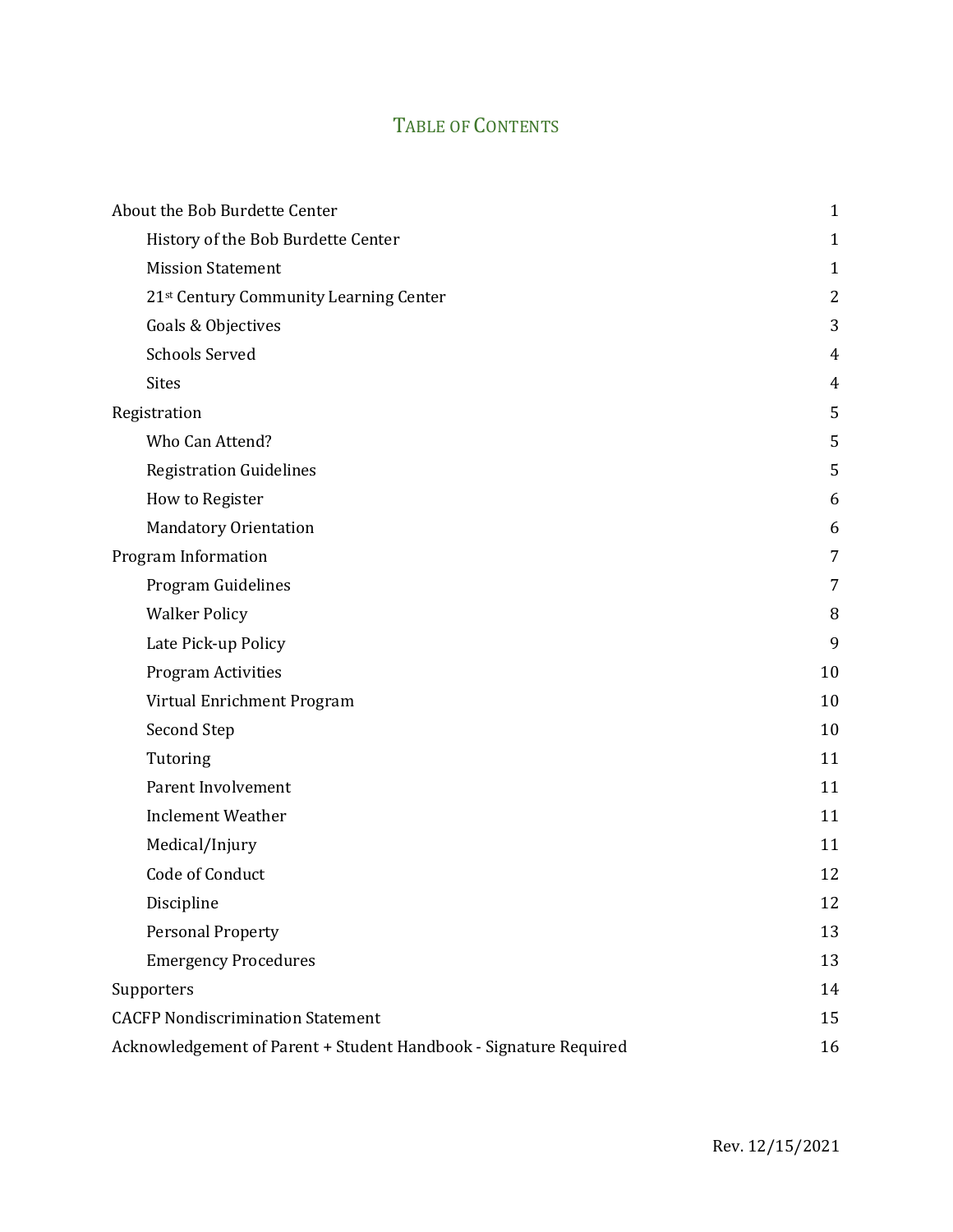## ABOUT THE BOB BURDETTE CENTER

#### HISTORY OF THE BOB BURDETTE CENTER

<span id="page-2-1"></span><span id="page-2-0"></span>The Bob Burdette Center, Inc. is an after-school program that serves West Side children in grades K-12. It operates at four sites – Edgewood Elementary (program paused), Emmanuel Baptist Church, Mary C. Snow West Side Elementary, and North Charleston Community Center.

The program began in 1996 as the James Paige Learning Center and operated successfully under that name for two years. Much of the impetus for the program's inception came at the urging of Rev. Bob Burdette, for whom the present Center is named. Rev. Burdette was the Associate Pastor of Emmanuel Baptist Church from 1986 until 1995. It was his long-time vision to see an after school program opened at the church to serve the children of the West Side community.

In 1998, when the James Paige Learning Center was threatened with closure due to the lack of funding, the Emmanuel Baptist Church, realizing the devastating effect of such closure, voted to organize and support a new non-profit organization to be named the Bob Burdette Center, Inc. Thus, the Center continued operation without interruption.

In the beginning, the Bob Burdette Center served twenty children (grades K-5) from Tiskelwah Elementary School. Since then, the Center has expanded and now serves over 150 children in grades K through 12 from all West Side schools and Capital High School.

The program provides a safe haven and enrichment opportunities for children who might otherwise go unsupervised after school. Its overwhelming success emphasizes the need for afterschool programming on the West Side. The Bob Burdette Center is making a difference in the lives of children and families.

The Bob Burdette Center receives operating revenues from a combination of federal and state grant funding and contributions from foundations, churches, individuals, and businesses. Volunteers also assist in making the program successful.

#### MISSION STATEMENT

<span id="page-2-2"></span>The Mission of the Bob Burdette Center is to provide West Side children and their families with opportunities for holistic (social, emotional, spiritual, educational and physical) development for healthy futures.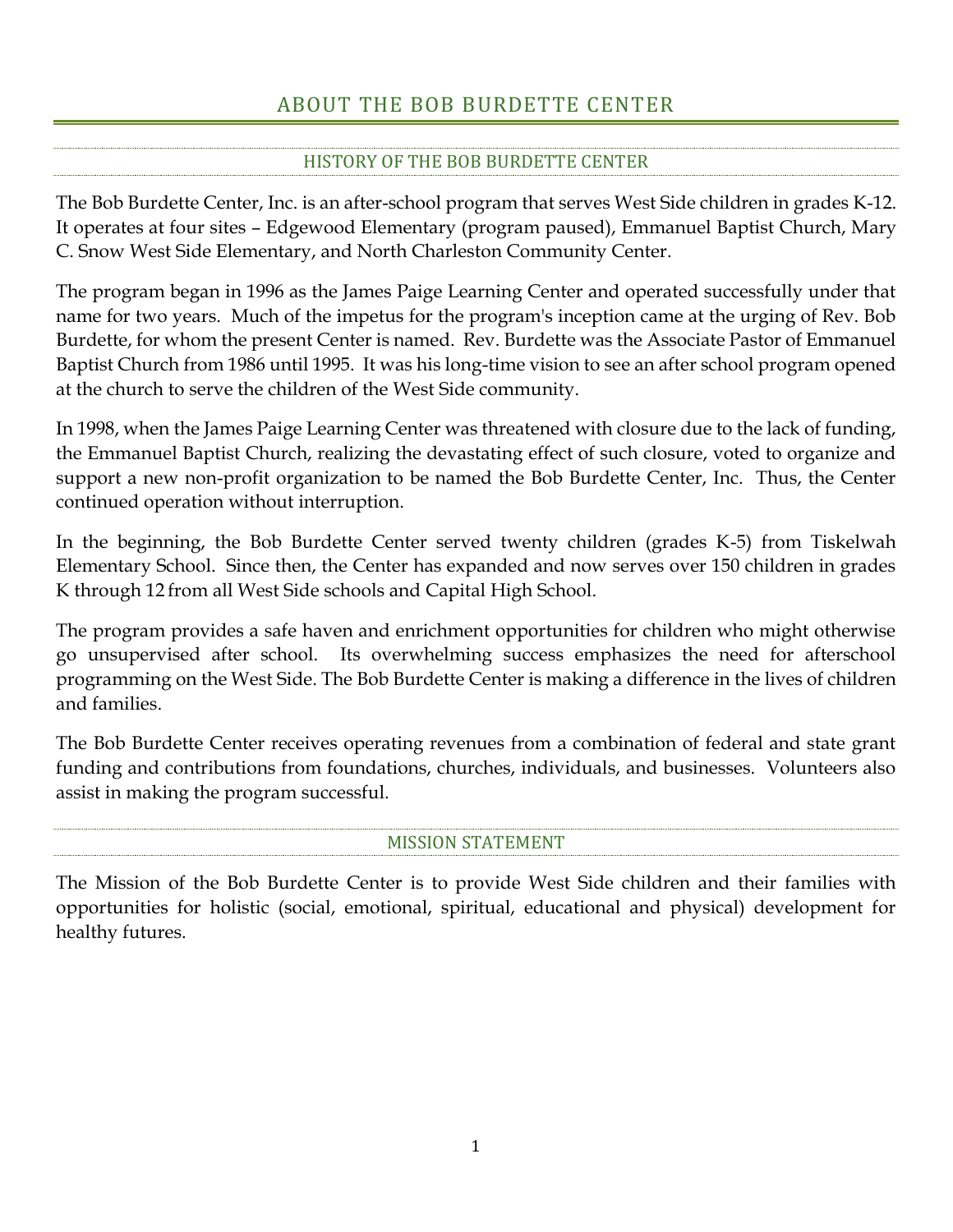<span id="page-3-0"></span>

**Soaring Beyond Expectations** 

**The BBC is a 21ST CENTURY COMMUNITY LEARNING CENTER!**

The West Virginia Department of Education (WVDE) implements a program, 21st Century Community Learning Centers (21CCLC), to provide opportunities for communities to establish or expand activities in communities that:

• provide opportunities for academic enrichment, including providing tutorial services to help students,

particularly students who attend low-performing schools, to meet state and local student academic achievement standards in core academic subjects, such as reading and mathematics;

• offer students a broad array of additional services, programs, and activities, such as youth development activities, drug and violence prevention programs, counseling programs, art, music, and recreation programs, technology education programs, and character education programs, that are designed to reinforce and complement the regular academic program of participating students; and,

• offer families of students served by community learning centers opportunities for literacy and related educational development.

## *Programs and Data Collection*

Bob Burdette Center, Inc. is obligated to provide certain types of programming throughout the year. These programs are meant to strengthen and grow our community youth's academic, social, mental, and physical experience. BBC receives 21CCLC federal grant funding to operate the out-of-school time programs, and in-turn, we document the experience and are held accountable for the quality and quantity of the programs we offer. The BBC works in agreement with Kanawha County Schools to securely obtain each student's 9-weeks and semester grades. The BBC asks that any parent/caregiver whose child has an IEP to please share the IEP with BBC so that appropriate accommodations may be made, however sharing of the IEP is not mandatory. No personal information is shared outside of the BBC administrative staff and the WVDE 21CCLC WVEIS app. No student specific-identifying information is utilized in reporting. The BBC aims to provide academic enrichment and growth, and through this monitoring we may tailor tutoring and program activities to improve academic performance.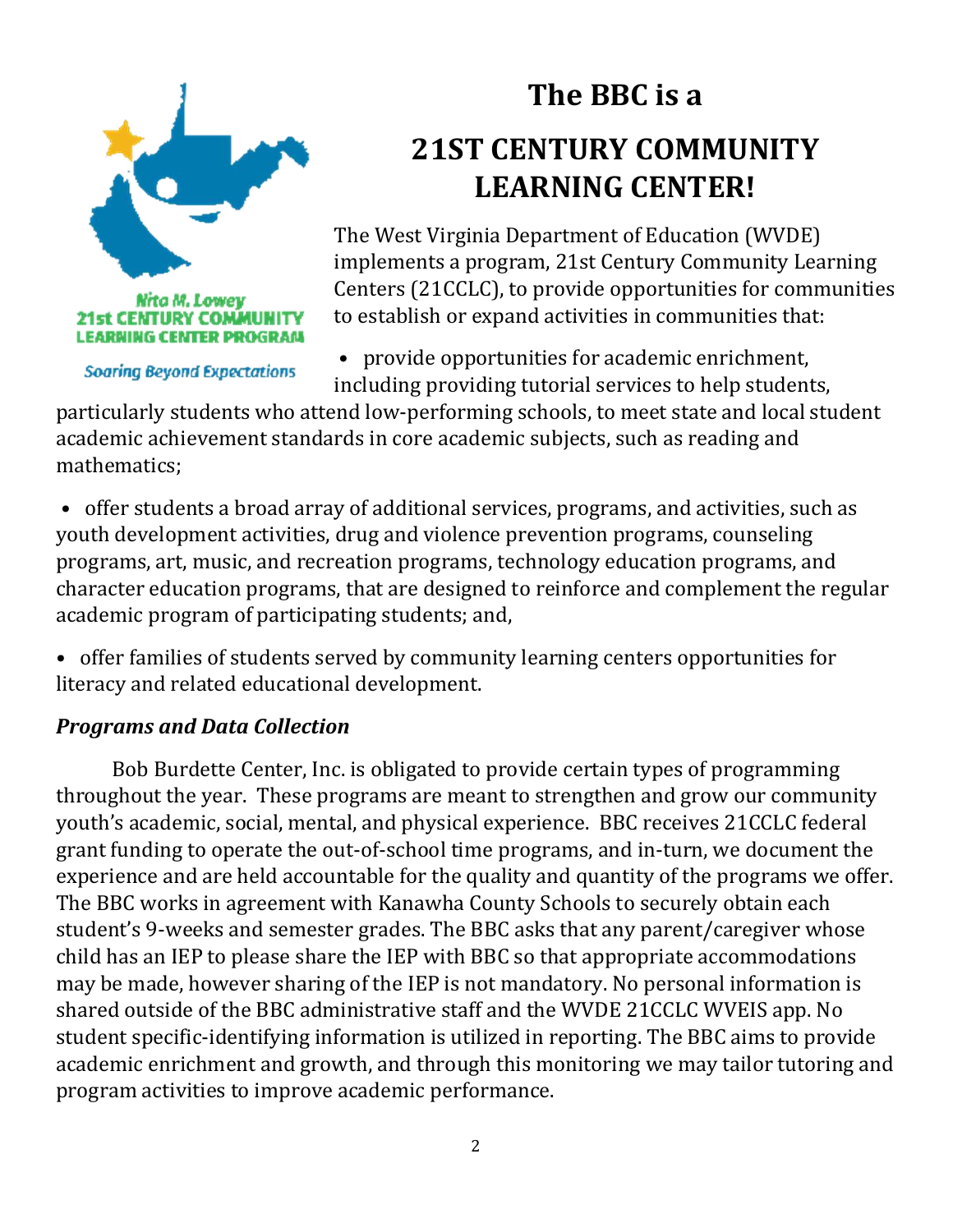#### GOALS & OBJECTIVES

**Goal # 1: To raise the academic achievement in reading/language arts of students who attend 30 days or more (regular attendees) on an annual basis.**

**Objective 1:** By the end of each school year, at least 60% of regular attendees in third through fifth grade will improve their Lexile reader measure by the Houghton Mifflin Harcourt estimated average annual growth corresponding to their Fall Lexile measure.

**Objective 2:** By the end of each school year, at least 10% of regular attendees in kindergarten through fifth grade who have a Fall Lexile reader measure below the typical Lexile reader measure range for their grade level will increase their score to within or above the typical Lexile reader measure range for their grade level.

**Objective 3:** By the end of each school year, at least 60% of regular attendees will maintain or improve their Reading/Language Arts grade as measured by report cards.

**Objective 4:** By the end of each school year, at least 10% of regular attendees who had a failing grade in reading/language arts on their first semester report card will earn a "C" or higher on their second semester report card.

**Goal # 2: To raise the academic achievement in math of students who attend 30 days or more (regular attendees) on an annual basis.**

**Objective 1:** By the end of each school year, at least 60% of regular attendees in third through fifth grade will improve their Quantile student measure by the Houghton Mifflin Harcourt estimated average annual growth corresponding to their Fall Quantile measure.

**Objective 2:** By the end of each school year, at least 10% of regular attendees in kindergarten through fifth grade who have a Fall Quantile student measure below the typical Quantile student measure range for their grade level will increase their score to within or above the typical Quantile student measure range for their grade level.

**Objective 3:** By the end of each school year, at least 60% of regular attendees will maintain or improve their math grade as measured by report cards.

**Objective 4:** By the end of each school year, at least 10% of regular attendees who had a failing grade in math on their first semester report card will earn a "C" or higher on their second semester report card.

**Goal # 3: To raise the skill level of parents/caregivers to better support/assist students' academic achievement.**

**Objective 1:** By the end of each school year, at least 50% of parents/caregivers who participate in family engagement activities will report improved skills in communicating positively with their student(s) about school as measured by parent/caregiver survey.

**Objective 2:** By the end of each school year, at least 50% of parents/caregivers who participate in family engagement activities will report improved skills in monitoring their student(s) as measured by parent/caregiver survey.

**Goal # 4: To raise the social-emotional learning skills of students who attend 30 days or more (regular attendees) on an annual basis.**

**Objective 1:** By the end of each school year, at least 60% of regular attendees will have a "Strength" or "Typical" rating for social-emotional skills for learning as measured by the Devereux Student Strengths Assessment.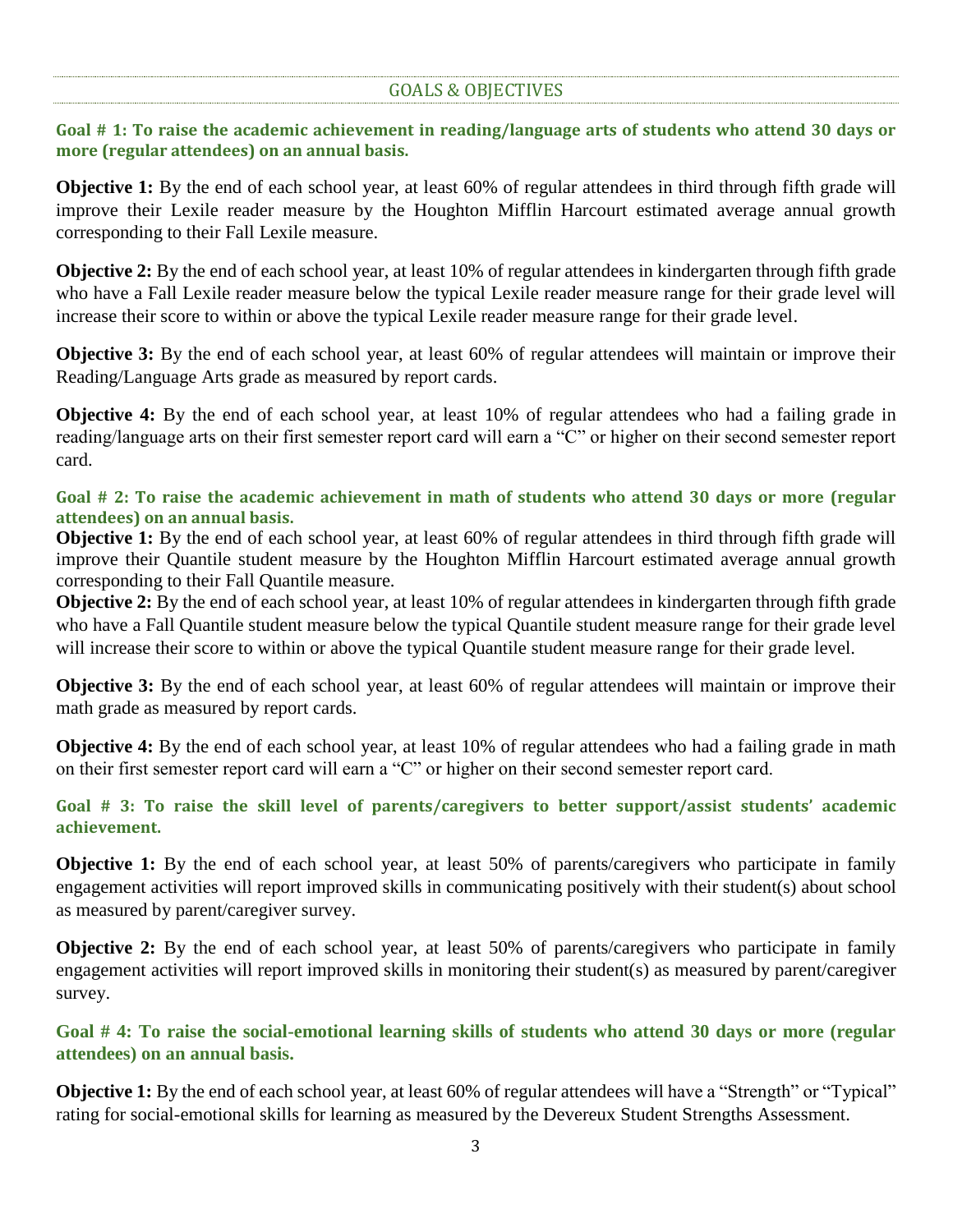#### SCHOOLS SERVED

#### Edgewood Elementary

## Grandview Elementary

<span id="page-5-1"></span><span id="page-5-0"></span>Mary C. Snow West Side Elementary

#### SITES

Edgewood Elementary School 550 Hawk's Ridge Road Charleston, WV 25302 (304) 348-6635

Emmanuel Baptist Church (Mary C. Snow West Side Elementary K-5) 1401 Washington Street, West Charleston, WV 25387 Phone: (304) 342-1158

Mary C. Snow West Side Elementary 100 Florida Street Charleston, WV 25302 Phone: (304) 348-1902

North Charleston Community Center (Grandview Elementary K-5) 2009 7th Avenue Charleston, WV 25387 Phone: (304) 342-1158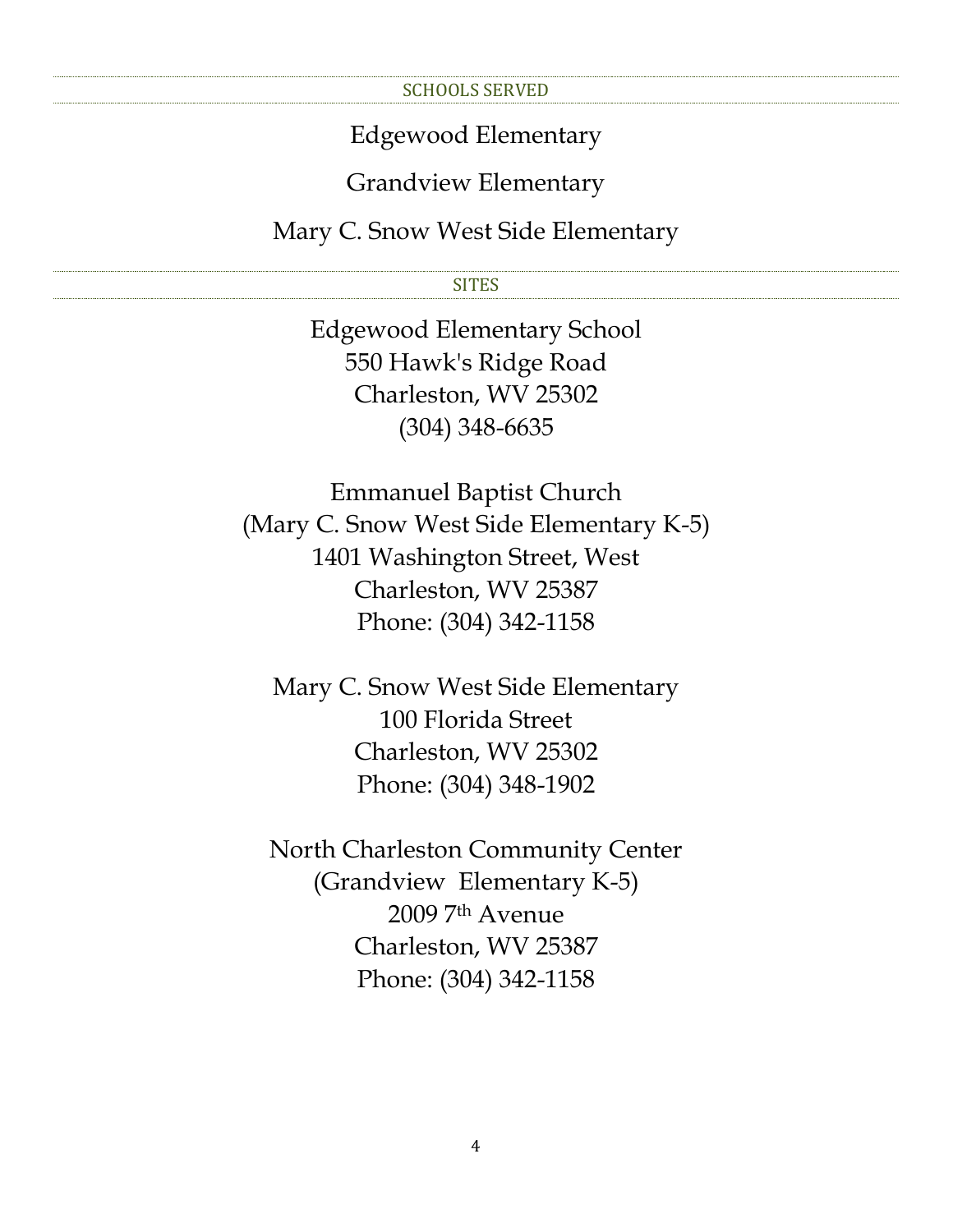### REGISTRATION

#### WHO CAN ATTEND?

<span id="page-6-1"></span><span id="page-6-0"></span>Any child currently enrolled in kindergarten through fifth grade who lives or attends school in the Bob Burdette Center's service area (West Side and North Charleston) is eligible to participate regardless of race, religion, culture, gender or socio-economic status. During the COVID-19 Pandemic, sixth through twelfth grade students will be referred to partner organizations providing services to older students.

During the COVID-19 Pandemic, only students who have chosen to attend school in-person may participate in in-person afterschool programming.

The Bob Burdette Center may also offer a Virtual Enrichment Program. Eligible participants may enroll in the Virtual Enrichment Program regardless of whether they have chosen the in-person, eLearning, or virtual option for school. The Bob Burdette Center will be utilizing Kanawha County Schools' platform for virtual programming. A separate handbook will be available for the Virtual Enrichment Program.

#### REGISTRATION GUIDELINES

- <span id="page-6-2"></span>A parent or legal guardian must submit a completed registration form each school year. Applications that are not complete will not be processed until all required information is provided.
- Enrollment is considered on a first come, first served basis. We will not assign or hold spots in the program without a fully completed registration form submitted.
- Regular afterschool attendees are given priority and then registration is opened to additional eligible participants.
- The applicant will be notified by the Bob Burdette Center whether the child can be enrolled or is placed on the waiting list.
- If space is not available at the time of registration, your child will be placed on a waiting list. Site enrollment is reviewed regularly by the Bob Burdette Center Program Director to determine if there are children no longer attending who can be removed from the roster, allowing wait-listed students to be enrolled. If space becomes available, wait-listed families will be called in the order their registration was received.
- A parent or legal guardian <u>must</u> attend a parent orientation for their child to continue participation in the afterschool program.
- Every participant is required to fill out a new registration form each school year or summer program.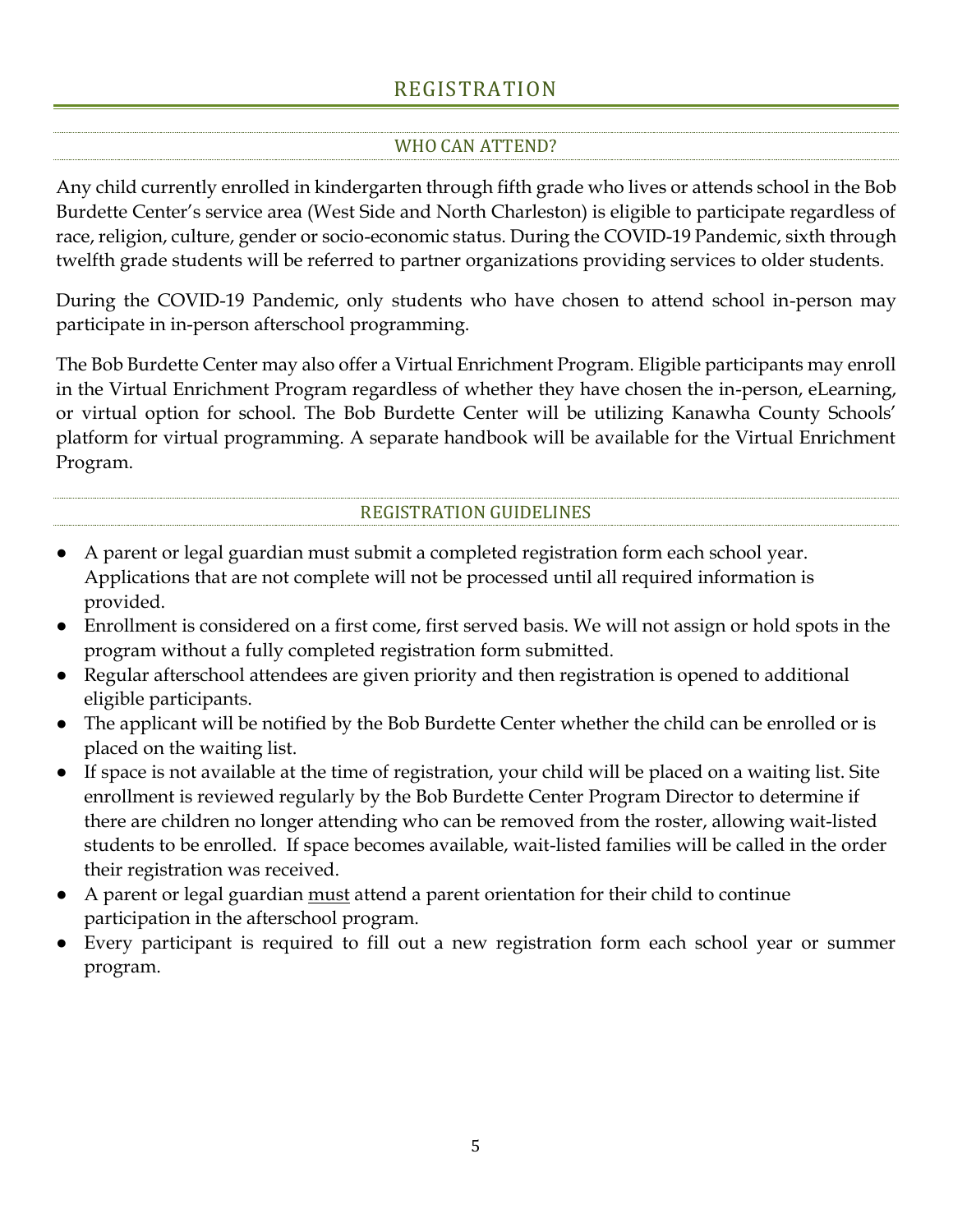<span id="page-7-0"></span>● You may call the Bob Burdette Center at (304) 342-1158 and request a paper registration form which MUST be fully completed before submitting.

#### MANDATORY ORIENTATION

- <span id="page-7-1"></span>● A parent or legal guardian **MUST** attend a parent orientation for their child to continue participation in the afterschool program.
- A parent or legal guardian must confirm they have read the Parent/Student Handbook as part of the registration process.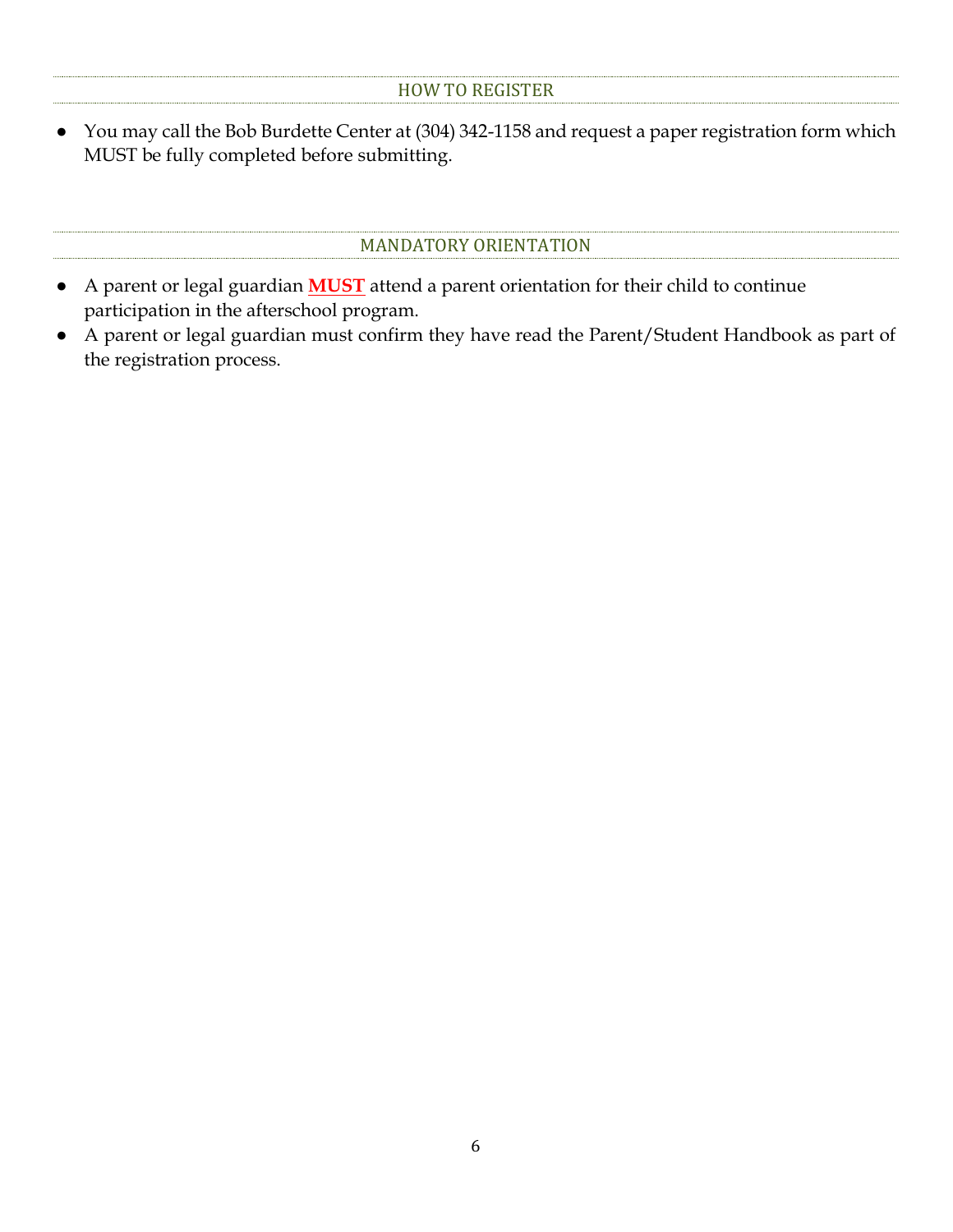## PROGRAM INFORMATION

#### PROGRAM GUIDELINES

- <span id="page-8-1"></span><span id="page-8-0"></span>1. **Children must attend at least three days a week**. Extra-curricular activities (academic, arts, and athletics) may be excused absences; please see Program Director for approval. Excessive unexcused absences will result in child's dismissal from the program.
- 2. The afterschool program begins after school dismissal, Monday-Friday. School year program ends at 5:30 PM and students should be picked up no later than 5:30 PM. Summer program hours are typically 8:30 AM to 5:30 PM. Repeated failure to pick up child on-time may result in a late fee charge or child's dismissal from the program. Additional program hours may apply to special events.
- 3. Parents/legal guardians or authorized pick-up persons will not be admitted inside the program area. Parents/legal guardians and authorized pick up persons will be required to wear a mask/face covering when they come to pick up a child. A staff person will bring the child to the pickup location. The person picking up the child should have his or her ID available for verification if requested.
- 4. Behavioral issues will be documented and kept in each child's folder. The parent/legal guardian may view a copy of documented issues. Reoccurring or serious infractions may result in suspension or dismissal from the program.
- 5. Permission to participate in special activities and certain programming events may be withheld due to behavioral issues.
- 6. Each child will be expected to participate fully in program each day. This includes, but is not limited to, STEM, reading, math, writing, computer lab/iPad, homework, arts, and physical recreation. Failure to do without approved excuse may will result in disciplinary action and/or dismissal from the program.
- 7. Each child is expected to follow the COVID-19 safety and social distancing guidelines to ensure every participant is safe as possible. Please refer to the COVID-19 Supplemental Handbook.
- 8. A parent or legal guardian must confirm he or she has read the Parent + Student Handbook and provide signed consent to the program activities and data collection listed within. See pg. 16.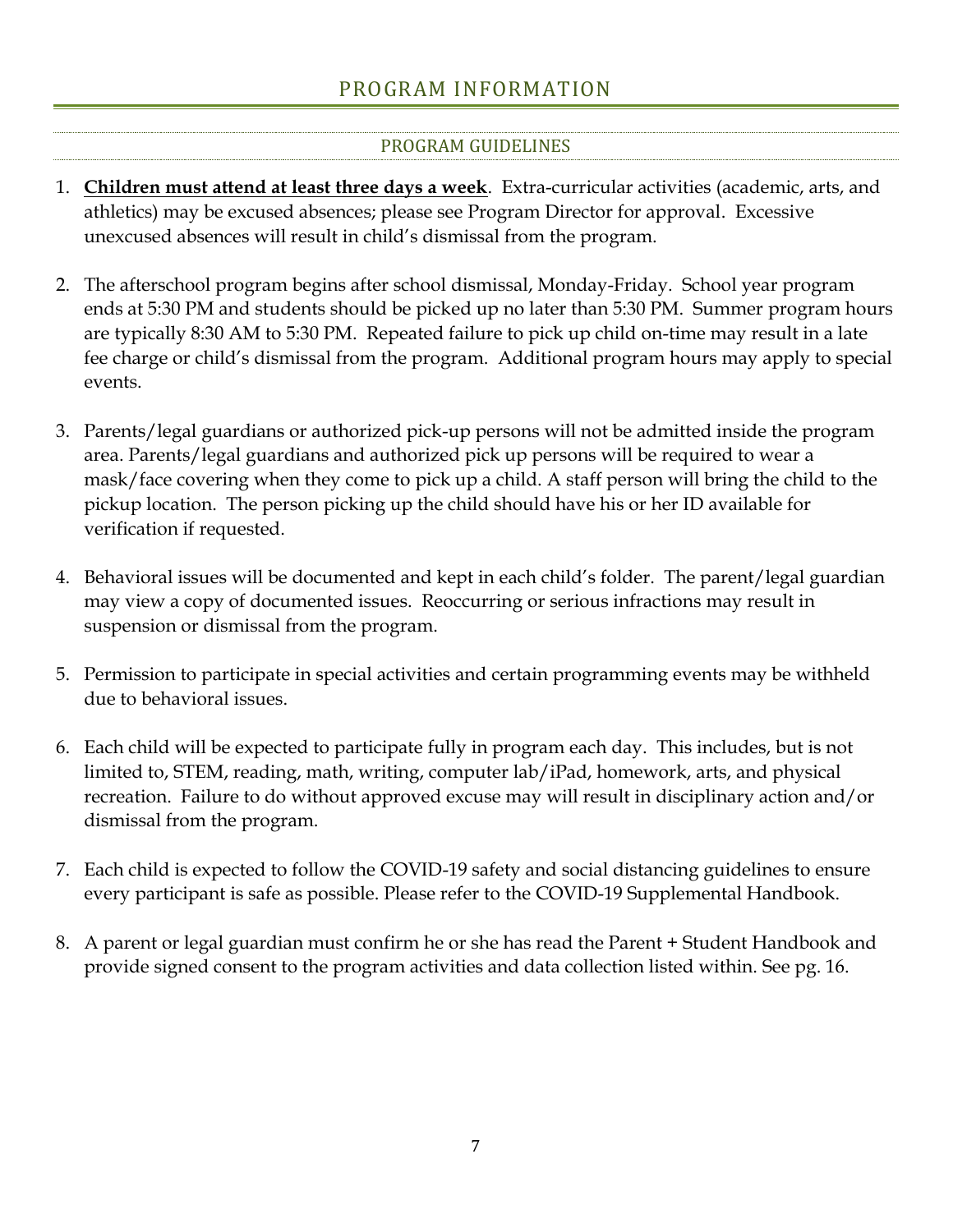<span id="page-9-0"></span>The BBC Walker Policy has been developed to give parents/legal guardians of BBC children in 4th through 12th grade the option to authorize the release of their child to walk home or to a designated activity/destination. To help assure the safety of the child, the following conditions must be met for the BBC to release the child:

- The child must be in 4th through 12th grade. **\*\*\*Younger siblings in kindergarten through 3rd grade are not permitted to accompany the child authorized and identified as a walker.**
- Written permission from the parent/legal guardian must be on file before the child can be released.
- It is the responsibility of the parent/guardian to determine that the child has the necessary maturity level and skills, and to review safety procedures with the child before authorizing release. Parents are also responsible for obtaining all communication from the BBC including parent letters, behavior reports, incident reports, permission slips, etc.
- There are no adverse safety factors, including but not limited to inclement weather conditions, as determined solely at the discretion of BBC Program Director or the BBC Program Director's designee. In this circumstance when a child will not be released, the parent will be contacted to pick up the child. If the parent does not arrive by 5:30 PM, the BBC will designate this as a late pickup.
- The time of release is no later than 5:30 PM or sunset, whichever comes first. If the participant is to walk home earlier than closure or sunset, please communicate with site staff regarding what time the student should be released.
- The child must first get permission from a BBC staff member and then sign out before leaving.
- The child must walk home or to a designated activity/destination. Children are not permitted to wait to be picked up on grounds used by the BBC.
- The BBC is not responsible for direct, indirect, incidental or consequential injuries to the point of death resulting from child being authorized by parent to walk home from the center.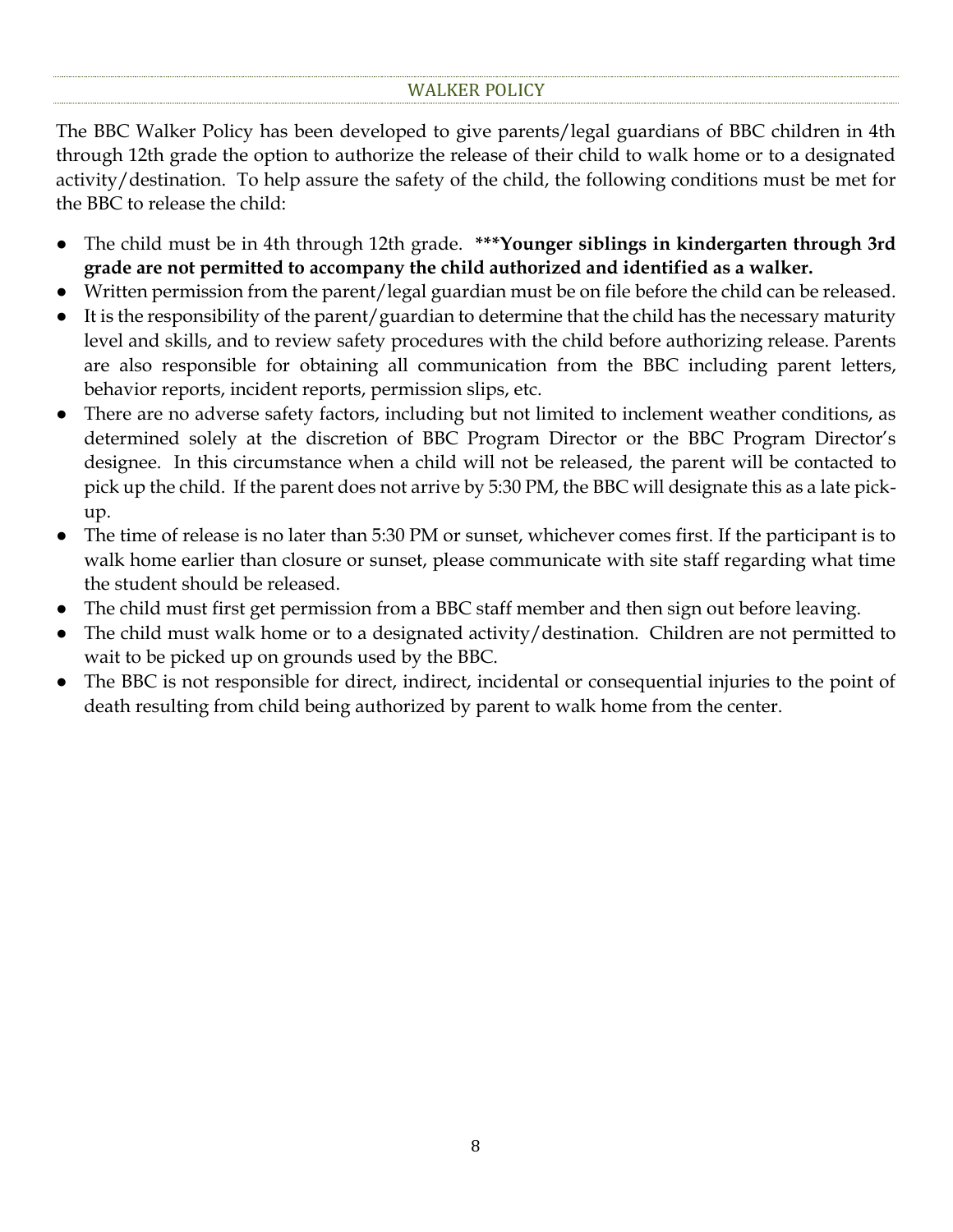#### LATE PICK-UP POLICY

<span id="page-10-0"></span>The Bob Burdette Center afterschool program closes promptly at 5:30 PM during the school year and summer program. If a child will not picked up on time, the BBC must be contacted by phone. If the BBC has not been contacted within five minutes of closing, staff will attempt to contact the parent/legal guardian. If the parent/legal guardian cannot be reached, the BBC will call contacts from the child's Authorized Pick-up list. The BBC will continue to attempt contact with the parent/legal guardian and/or the contacts for up to 30 minutes after closing.

The first time a child is late being picked-up, the parent will receive a written notification of the late pick-up policy. A second late pick-up will result in a written warning. A third late pick-up will result in a mandatory meeting with the afterschool Site Coordinator and/or Program Director to discuss the excessive late pick-ups and collect the applicable late fee. Frequent late pick-ups may result in your child's dismissal from the program.

In the event that a child remains at the afterschool program beyond 30 minutes after closing, and the parent/guardian has not made successful contact with BBC staff, a staff member will call Child Protective Services and/or the local police department to seek assistance in caring for the child until the parent (or alternate pick-up) can pick up the child.

Please note that proper identification is required when picking up your child. The BBC will contact you before releasing your child to any person not included on the Authorized Pick-up list.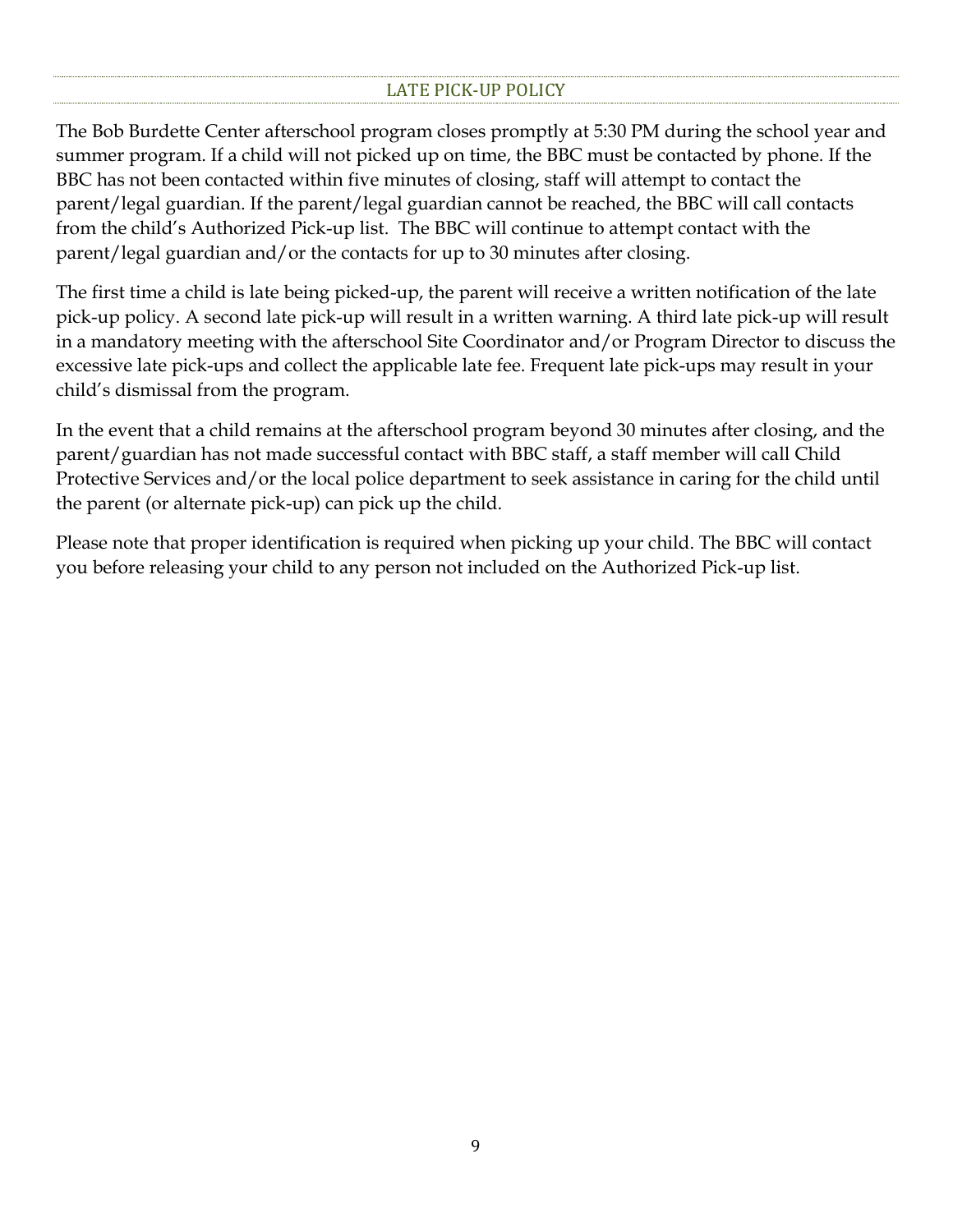#### PROGRAM ACTIVITIES

<span id="page-11-0"></span>Participants engage in the following activities on a daily basis:

- Full supper meal and evening snack, provided through the WVDE Child and Adult Food Care Program
- Homework assistance
- Physical recreation

Participants also engage in the following activities on a weekly or bi-weekly basis:

- Reading enrichment
- Math enrichment
- Science, technology, engineering and math (STEM) enrichment
- Second Step anti-bullying curriculum
- Botvin Life Skills and Positive Action social and emotional learning curricula
- Arts and culture
- Urban Stage Dance and Tai Chi classes
- Computer lab and iPad access
- <span id="page-11-1"></span>Faith-based opt-in programs

#### VIRTUAL ENRICHMENT PROGRAM

With the current implementation of COVID-19 procedures, virtual programming has become a part of the Bob Burdette Center's program activities. When virtual learning is in session, participants may choose which virtual class(es) they are interested in taking via our online registration process. To ensure we continue providing our participants with daily enrichment activities, in the event of having to cease in-person programming, virtual programming will be required by each participant to account for their daily attendance. We will follow in accordance with Kanawha County Schools whether we host virtual programming or not.

#### SECOND STEP

<span id="page-11-2"></span>*Second Step* is an award-winning curriculum designed to teach children in their earliest school years to recognize and understand feelings, to make positive and effective choices, and to keep anger from escalating into violence.

Every participant engages in a 20-30 minute Second Step lesson once per week. During the lesson the children role play hypothetical situations that could escalate to violence. The children learn ways to deal with their emotions and possible violence in a positive way.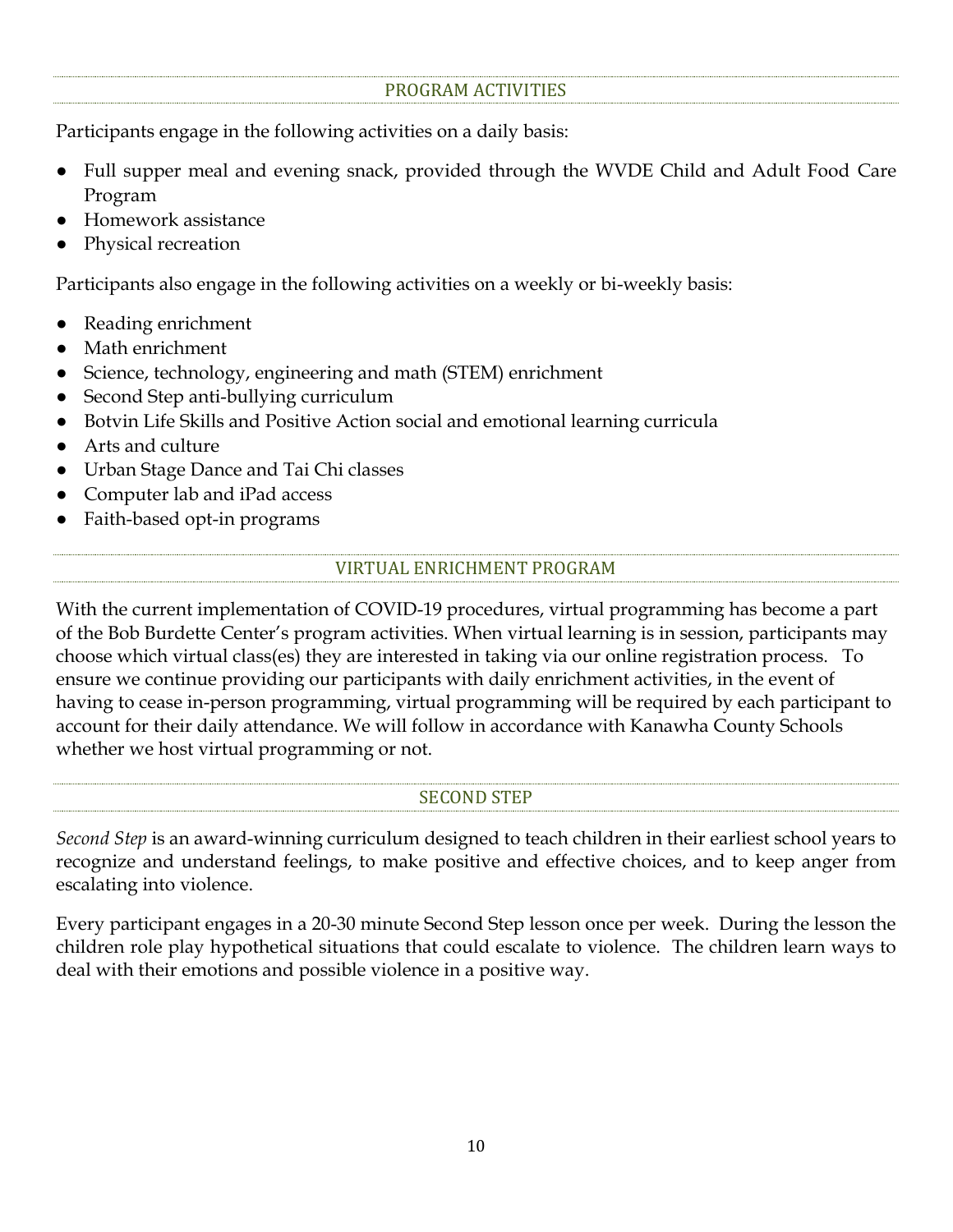#### TUTORING

<span id="page-12-0"></span>Participants performing below grade level or failing to achieve passing grades in math or reading are eligible to receive free tutoring services provided by the Bob Burdette Center. Each child enrolled in the tutoring program receives at least 30 minutes of one-on-one or small group tutoring twice a week. Tutors are certified teacher, often from schools served by the Bob Burdette Center.

Virtual tutoring sessions will also be available to those participating in the Virtual Enrichment Program.

<span id="page-12-1"></span>If you would like to enroll your child in the tutoring program, please contact the Bob Burdette Center.

#### PARENT INVOLVEMENT

As a 21<sup>st</sup> Century site, the BBC focuses heavily on parent and caregiver engagement, offering several "parent night" activities throughout the year and an open invitation to join the BBC Parent Committee to help provide support and feedback about the BBC program.

If you are interested in GED or Adult Basic Education courses, the BBC may also be able to connect you with community resources.

The BBC encourages parents to participate in these classes and in opportunities for parental engagement in the afterschool program.

#### INCLEMENT WEATHER

<span id="page-12-2"></span>**The Bob Burdette Center will NOT be open on days when Kanawha County Schools is closed or dismissed early due to inclement weather. This includes emergency dismissals.**

#### MEDICAL/INJURY

- <span id="page-12-3"></span>The Bob Burdette Center assumes no responsibility for injuries or illness sustained as a result of a child's participation in the afterschool program or any of its related activities.
- The Bob Burdette Center will administer basic first aid (i.e. band aids, ice, etc.) including certain occasional over-the-counter medications, with written permission.
- The Bob Burdette Center will contact an ambulance for emergency medical or dental care as indicated by the parent/legal guardian in the participant Emergency Medical Transportation form.
- <span id="page-12-4"></span>If the Executive Director of the Bob Burdette Center or their designee believes that a child is facing a life threatening circumstance, he or she will call an ambulance for transport to emergency care without regard to whether the parent has given permission or refused to give such permission and the parent/legal guardian will be responsible for payment of any medical expenses incurred for such transport.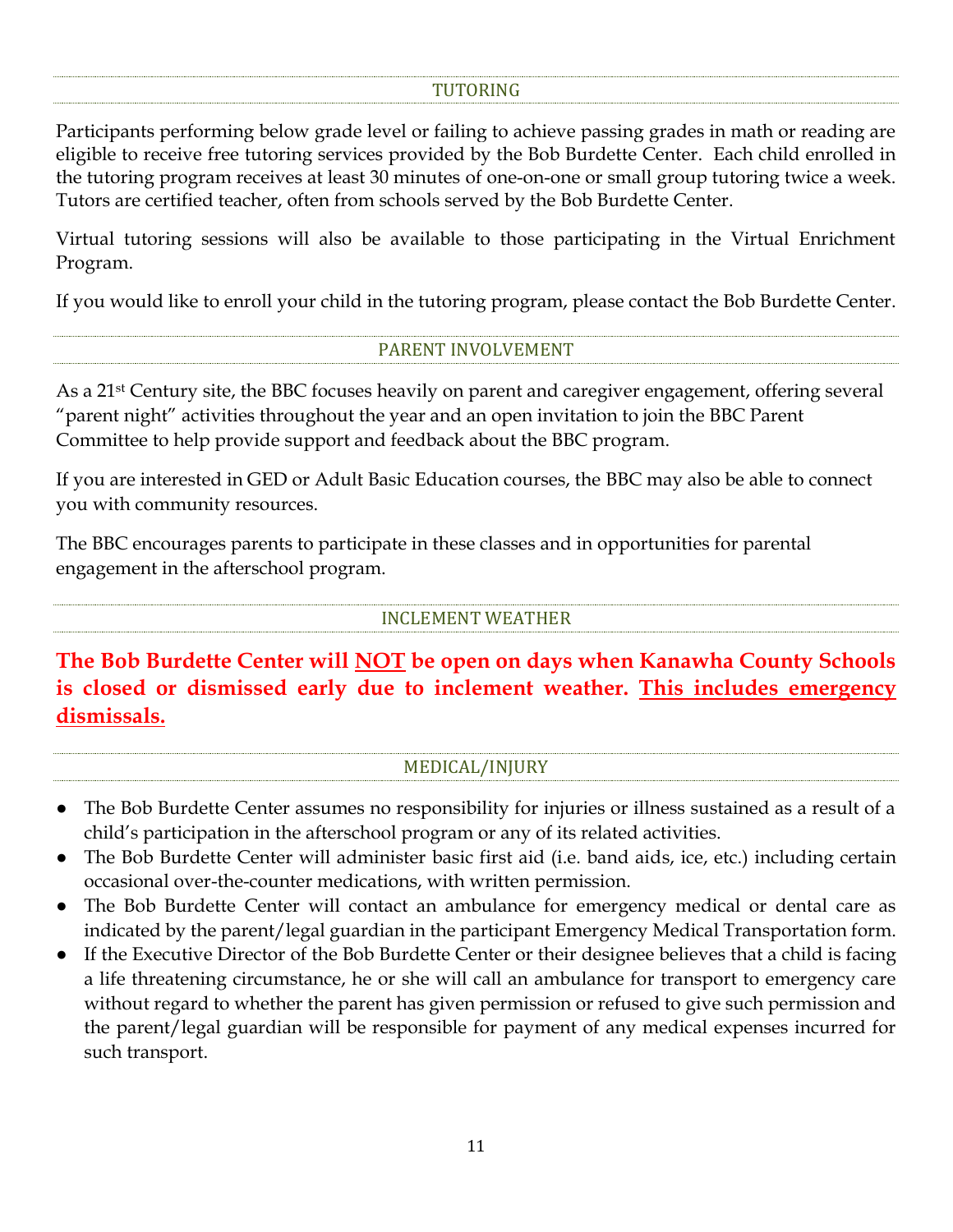## Be Safe. Be responsible. Be respectful. Be ready to learn.

- 1. Play fairly and be honest practice good sportsmanship.
- 2. Be respectful to peers and Bob Burdette Center staff and volunteers.
- 3. Resolve disagreements in a positive way and communicate calmly.
- 4. Be respectful to students', staff and BBC property.
- 5. BBC is a No-Tolerance Zone for bullying and/or improper, aggressive, and offensive language and physical behavior.
- 6. Practice safety use walking feet in program areas and be aware of your body and those around you.
- 7. Listen and follow instructions.
- 8. Appropriate dress is required: 1) no overly-sagging/baggy clothing 2) no overly-tight/revealing clothing is permitted, 3) appropriate footwear (sneakers/closed toes shoes are mandatory for ALL physical activities), 4) weather-appropriate clothing (e.g. no outside play allowed without coat during cool/cold days; proper swimming attire for pool trip; etc.)
- 9. No outside food is permitted in the BBC program unless with prior written approval.

<span id="page-13-0"></span>10. The use or possession of illegal drugs, alcohol, and weapons are strictly prohibited.

#### DISCIPLINE

Minor offenses result in progressive discipline approach, utilizing THINK cards to address behavioral issues.

- 3 THINK cards may be given before a consequence is assigned (these re-start each day).
- 2 Consequences result in a Conference with the Site Coordinator and/or Program Director
- A parent or legal guardian will be notified and required to sign the student behavior form
- Repeated offenses or increased severity (major offenses) may result in suspension and/or dismissal from program

Major Offenses include but are not limited to:

- o Fighting
- o Disrespect and/or insubordination toward BBC staff or volunteers
- o Inappropriate language
- o Theft
- o Vandalism/Destruction of property
- o Inappropriate touching or sexual behavior
- o Bullying
- The length of a suspension may range depending on the severity of the offense and repeat offenses.

Note: This is only a guideline. Please see the Program Director for a full copy of our discipline policy. Actual consequences are determined on a case-by-case basis and at the discretion of the Program Director and/or the Executive Director.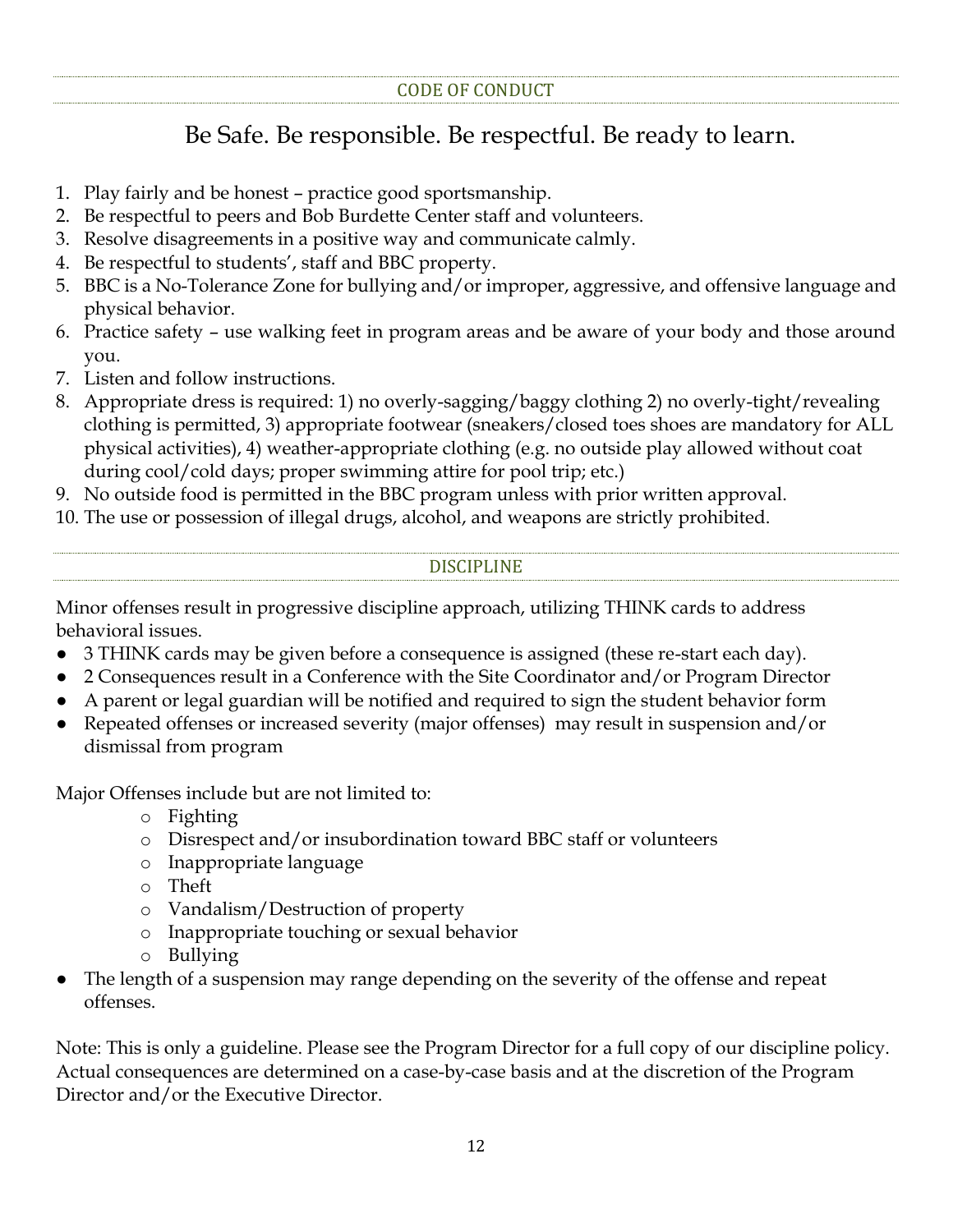#### <span id="page-14-0"></span>PERSONAL PROPERTY

- **Personal cell phone usage is prohibited.** If you need to contact your child during program at any time, please call the Bob Burdette Center. Please note that your child's phone will be kept in a secure location during their time in program if they are unable to withhold using their device.
- Participants are responsible for all of their personal items. Please label all belongings to increase the chances that a lost or stolen item is returned.
- <span id="page-14-1"></span>The Bob Burdette Center is not responsible or any lost or stolen items.

#### EMERGENCY PROCEDURES

In the event of an emergency that requires evacuation, the Bob Burdette Center will evacuate participants to a designated meeting location where the Site Coordinator will conduct a roll call. If unable to re-enter the building, participant will be transported to another site where their parent or legal guardian will be contacted to pick them up.

In the event of an emergency that requires shelter-in-place, the Bob Burdette Center will follow shelterin-place procedures and conduct a roll call. If you need to contact your child during shelter-in-place, please contact the Site Coordinator who will be the designated contact personal during the emergency.

Emergency procedures will be communicated to participants and drills will occur once a semester.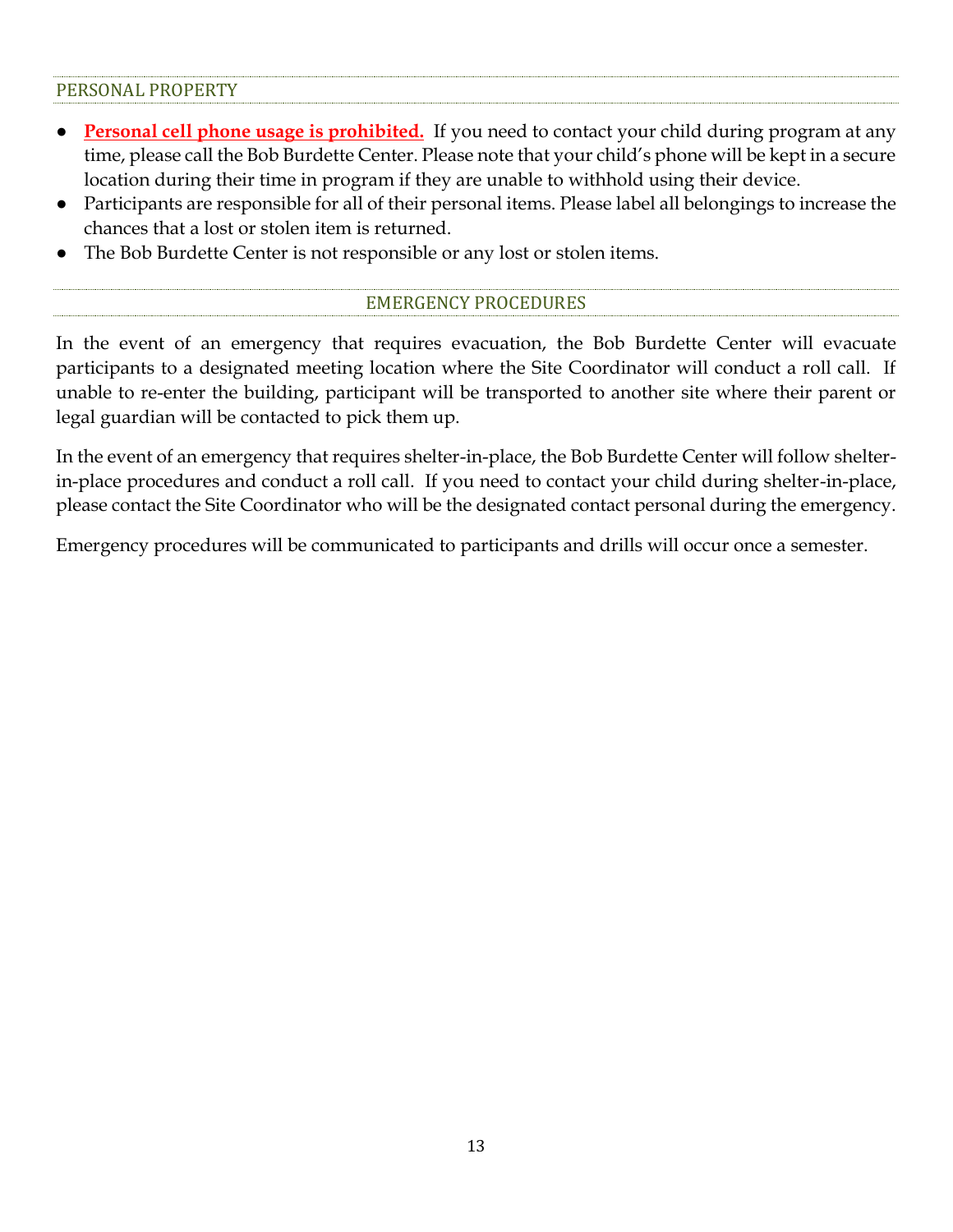#### SUPPORTERS

<span id="page-15-0"></span>21st Century Community Learning Centers Program\* West Virginia Statewide Afterschool Network The Education Alliance A.M. Scott Charitable Trust American Baptist Home Mission Societies Believe in West Virginia-Youth Encouragers Network Truist WV Foundation Child and Adult Care Food Program City of Charleston The Daywood Foundation Emmanuel Baptist Church FestivALL Charleston The Greater Kanawha Valley Foundation Human Resource Development Foundation The Bernard McDonough Foundation Mary C. Snow West Side Elementary Edgewood Elementary Poffenbarger Foundation United Way of Central WV The Pallottine Foundation Generous Contributions by Individuals and Supporting Businesses

\*Funding for this 21st Century Community Learning Center is provided in part by a grant from the United States Department of Education under the Elementary and Secondary Education Act, Title IV part B, with grant administration carried out by the West Virginia Department of Education.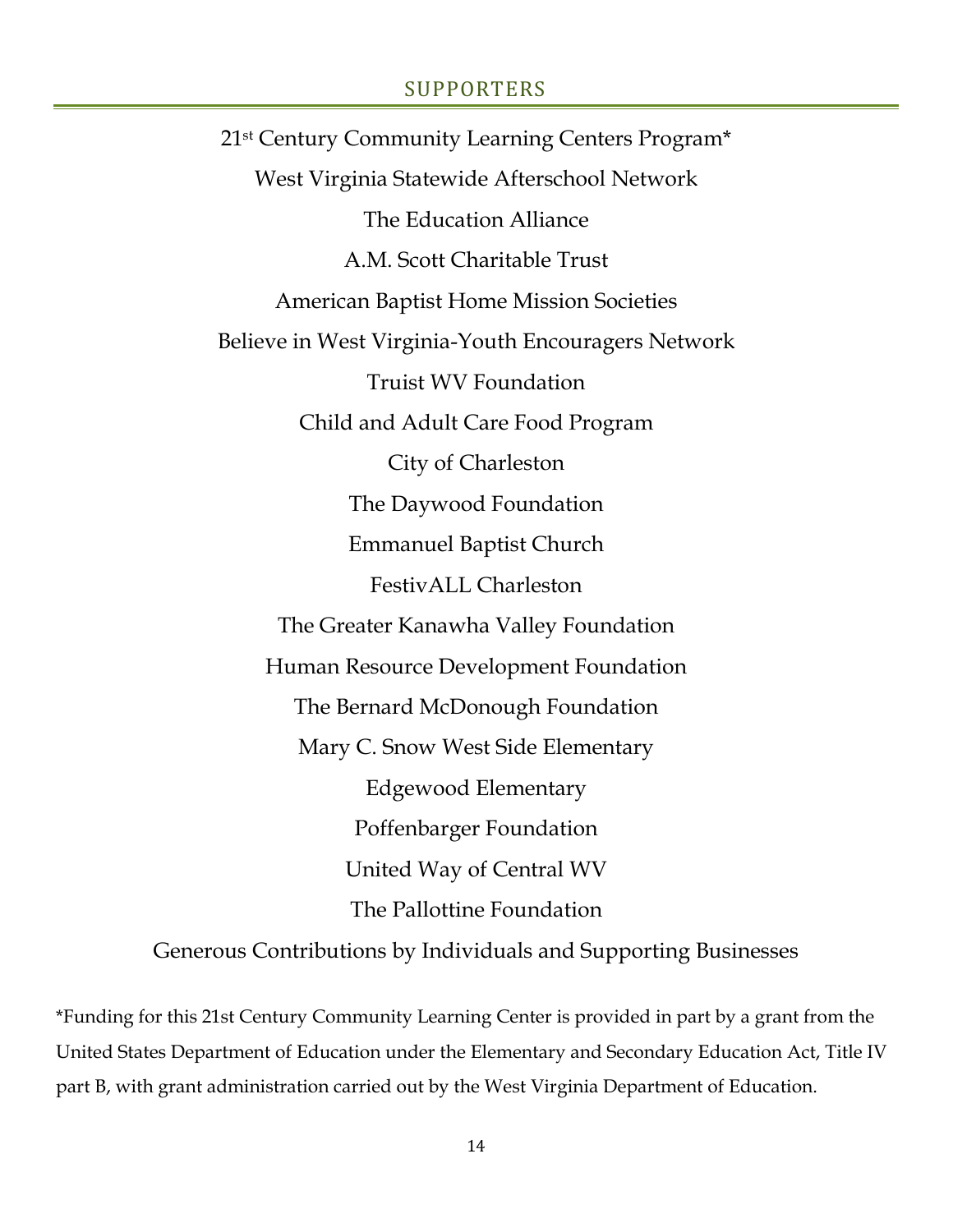<span id="page-16-0"></span>In accordance with Federal civil rights law and U.S. Department of Agriculture (USDA) civil rights regulations and policies, the USDA, its Agencies, offices, and employees, and institutions participating in or administering USDA programs are prohibited from discriminating based on race, color, national origin, sex, disability, age, or reprisal or retaliation for prior civil rights activity in any program or activity conducted or funded by USDA.

Persons with disabilities who require alternative means of communication for program information (e.g. Braille, large print, audiotape, American Sign Language, etc.), should contact the Agency (State or local) where they applied for benefits. Individuals who are deaf, hard of hearing or have speech disabilities may contact USDA through the Federal Relay Service at (800) 877-8339. Additionally, program information may be made available in languages other than English.

To file a program complaint of discrimination, complete the USDA Program Discrimination Complaint Form, (AD-3027) found online at: http://www.ascr.usda.gov/complaint\_filing\_cust.html, and at any USDA office, or write a letter addressed to USDA and provide in the letter all of the information requested in the form. To request a copy of the complaint form, call (866) 632-9992. Submit your completed form or letter to USDA by:

MAIL:

U.S. Department of Agriculture Office of the Assistant Secretary for Civil Rights 1400 Independence Avenue, SW Washington, D.C. 20250-9410;

FAX:

(202) 690-7442; or

EMAIL:

[program.intake@usda.gov](mailto:program.intake@usda.gov)

This institution is an equal opportunity provider.